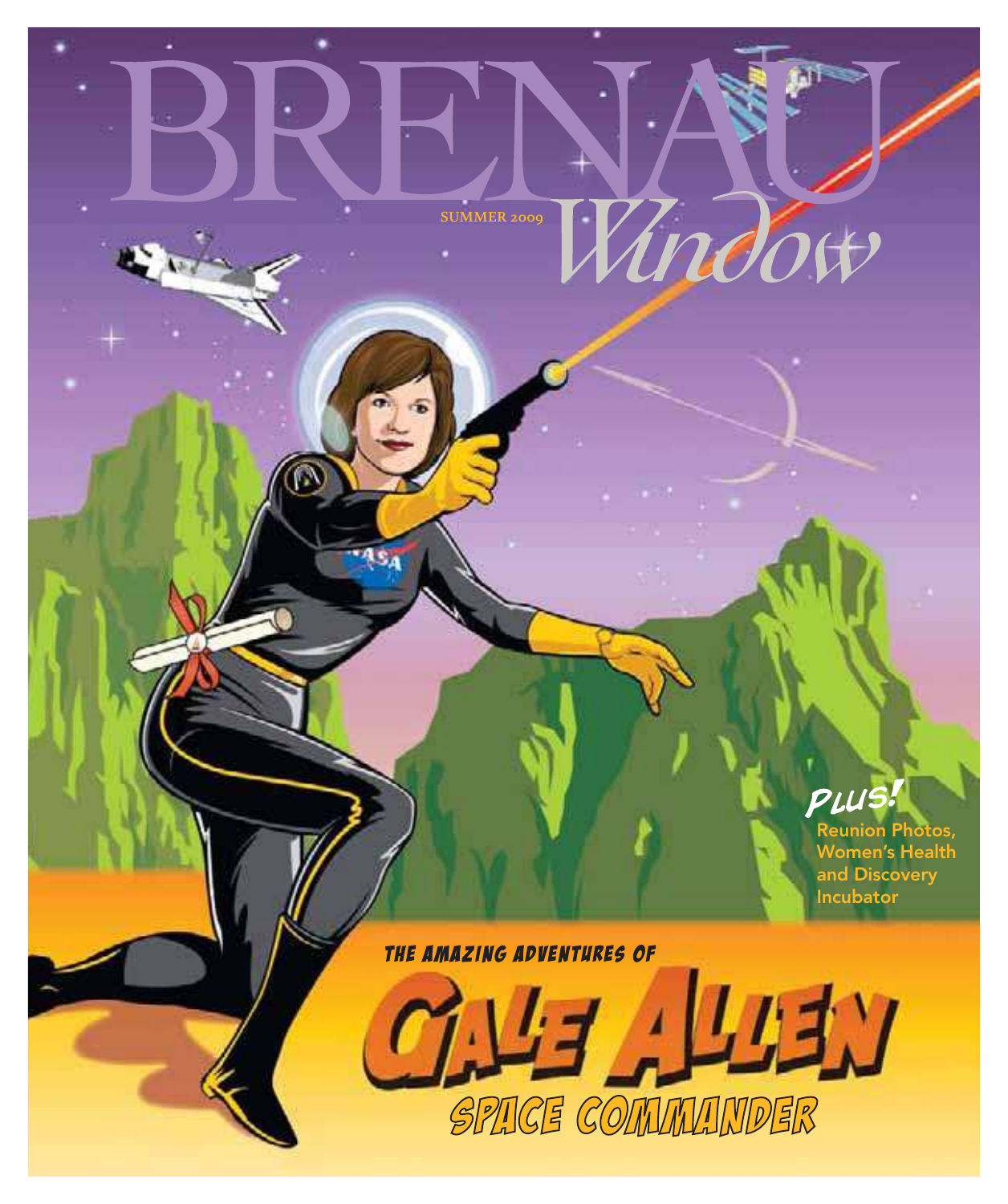

## Star Power

Recently I hosted a small gathering in Los Angeles to salute the costume designer Katherine Jane Bryant. Janie graduated from Brenau Academy and briely attended the Women's College before setting off on a remarkable career in motion pictures and television. She already has an Emmy Award for her work on the HBO series, *Deadwood*, and other awards and acclaim for her current project, the television drama *Mad Men* – a level of accomplishment usually reserved for much older people in the entertainment world. I joked that there is no telling how high the arc of her stardom would have reached if we'd had her at the college for the full four years.

 Windows in the hotel reception room opened to a view of the 20th Century Fox studios. The sides of these iconic buff-colored buildings displayed huge, colorful images depicting memorable moments in movies and portraits of super luminaries from Hollywood history. It was a pretty heady experience because Janie and her colleagues who attended our reception are stars, too. These designers, actors, make-up artists, tailors, production assistants and wardrobe supervisors all draw from unique talents and experiences to contribute creatively and seamlessly to final products that mesmerize people around the world as they sit in movie houses or before TV screens.

 What they do in Hollywood is a perfect metaphor for what we do at Brenau University. We bring together talented, creative people on our faculty, in the administration and in the student body. Their myriad expertise in a wide variety of disciplines and their life experience in different parts of the world contribute to the rich palette of liberal arts education. Students bring with them their native talents and abilities; it is our job to let those students find ways to express those talents, to nurture them for the parts they play out in life. That is what happened with Janie Bryant and with a star in another galaxy, Dr. Gale Allen, who you will also read about in this issue.

 As we move forward to the next level of Brenau as a doctoral degree-granting institution, we will also see emerge something of our own star system as we recruit and nurture faculty gifted in their abilities to communicate in the classrooms, their

skill in leading and conducting break-through research, and their inventiveness in transferring their knowledge to the rest of the world in both commercial and non-commercial vehicles.

 We will create from that cast a council of scholars – about 10 true faculty superstars in their respective disciplines. They will hold endowed "named" chairs in those disciplines, each for a specific term. These will not be so-called "ivory tower" scholars, shielded from the world, self-absorbed in esoteric topics. On the contrary, our faculty stars will design and implement unique programs feeding into a "Discovery Incubator," which then will determine the best methods for sharing knowledge and the fruits of faculty and student research with the rest of the world. It is our plan to find stars in interior, fashion or graphic design; business and economics; language and communications; music, ine arts and performing arts; the humanities, education and other disciplines.

 Later in this issue, you will learn that we did not have to search widely for our first named scholar for this initiative. Thanks to the generosity of one of our trustees and his spouse, Dr. Randy May is now the Richard and Phyllis Leet Professor of Biological Sciences. This multifaceted individual is at once genetics counselor, biologist, scholar, teacher, entrepreneur – a perfect alignment of individual credentials and a job description.

 Throughout its history Brenau has boasted considerable star power among its faculty - Jeannette Rankin, the first woman elected to Congress; historian H.J. Pearce Jr.; sculptor Jean Westmacott; pianist Eliza Feldmann; CBS newsman Zeke Segal; author Paul Hemphill. Each left a lasting legacy, sharing their luminescence with hundreds of Brenau students.

 Star faculty attract star students. The more superstars we have, the more stars like Janie Bryant and Gale Allen we will turn out. It may sound a bit "Hollywood," but it is really just common sense.

Ed Schrader, Ph.D.

eschrader@brenau.edu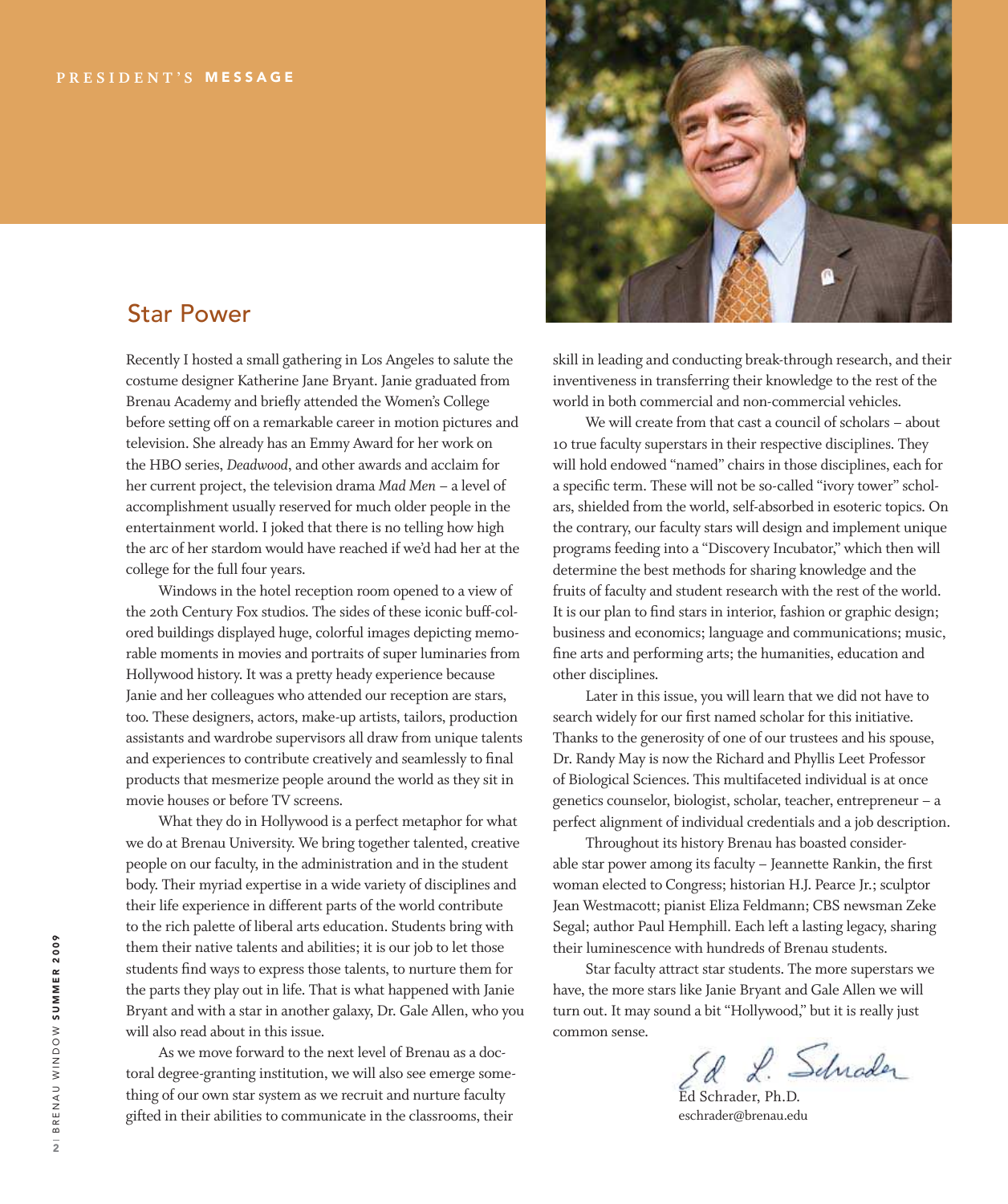

### THE AMAZING ADVENTURES OF



SUMMER 2009 B R E N A U W I N I N ⇒ 17

**PBY DAVID MORRISON** ILLUSTRATIONS BY BRAD HAMANN

rowing up in coastal Virginia, Gale Allen, EWC '91, as a 10- or 11-year-old girl harbored dreams of one day becoming an astronaut. She remained blissfully unaware that another Gale Allen already had staked a claim in outer space. In 1940 Planet Comics launched the saga of Gale Allen, leader of the "All-Girl Squadron." Clad in high heels and "space suits" vaguely resembling items you might find in a Victoria's Secret catalog, the blonde heroine participated in what this adult comic book series proclaimed "Weird adventures of the other world – the universe of the future," doing battle with a creepy alien villain named Nors, whose mutant looks and costume probably would have been more at home in a professional wrestling ring than in intergalactic combat.

 No, says the real Gale Allen in her Washington D.C. ofice in the headquarters building of the National Aeronautics and Space Administration, that fictional earlier-day Gale Allen was not what she had in mind in her youthful dreams. "I have always been adventurous," the brunette Allen says with a broad, engaging smile. "Just not that adventurous."

The presence of such a fictional character in our lore underscores the fact that, dating back at least to Jules Verne and probably beyond even Galileo, humankind's fascination with space travel has known no gender barrier. Before even the Gale Allen of the pulp comics universe world came Dale Arden, Flash Gordon's female companion. The allure for women is no different from that for men. As the real Gale Allen describes it, the prospect of space travel and exploration is arguably the ultimate high for humankind with its innate curiosity, its absolute requirement for precision and excellence, the demands it puts on the race and the potential rewards for learning more about ourselves and our universe. In her current role, Allen is very much in the middle of the realities of space exploration, not the fantasy. This "space



Also, it has specifically directed some of its research dollars into gender-specific areas, like the results Ball State University recently announced from a NASA-funded study focusing on more effective countermeasures to mitigate strength and muscle loss in female astronauts on long-duration missions.

commander" does not ly missions. She is director of strategic integration and management in the Exploration Systems Mission Directorate – the No. 2 person in one of four divisions of the nation's space program.

# **HOUSTON, WE HAVE ANOTHER KIND OF PROBLEM**

NASA, which employs about 18,000 workers distributed among 10 field centers throughout the country and its Washington, D.C., headquarters, has always been a male-dominated society. Not too long ago, more than 70 percent of those employed at the John son Spacelight Center in Houston were white males. In 1992, according to an article in *Public Administration Review*, the agency had one of the worst records in government for women – only six percent of those in managerial ranks. By 2003 that had improved to about 20.3 percent. And were Allen among the current crop of 114 active and management NASA astronauts, she would be one of only 23 women.

 Following the black eyes it received after the 1992 report and in the aftermath of some celebrated blunders like cancelling or refusing to do research and development in programs specific to women and women's health, NASA has embarked on a quest to improve its diversity. Indeed, some of its most visible oficials are women. Georgia-born Shana L. Dale stepped down in 2009 as NASA's second in command after almost four years as the highestranking woman in NASA history.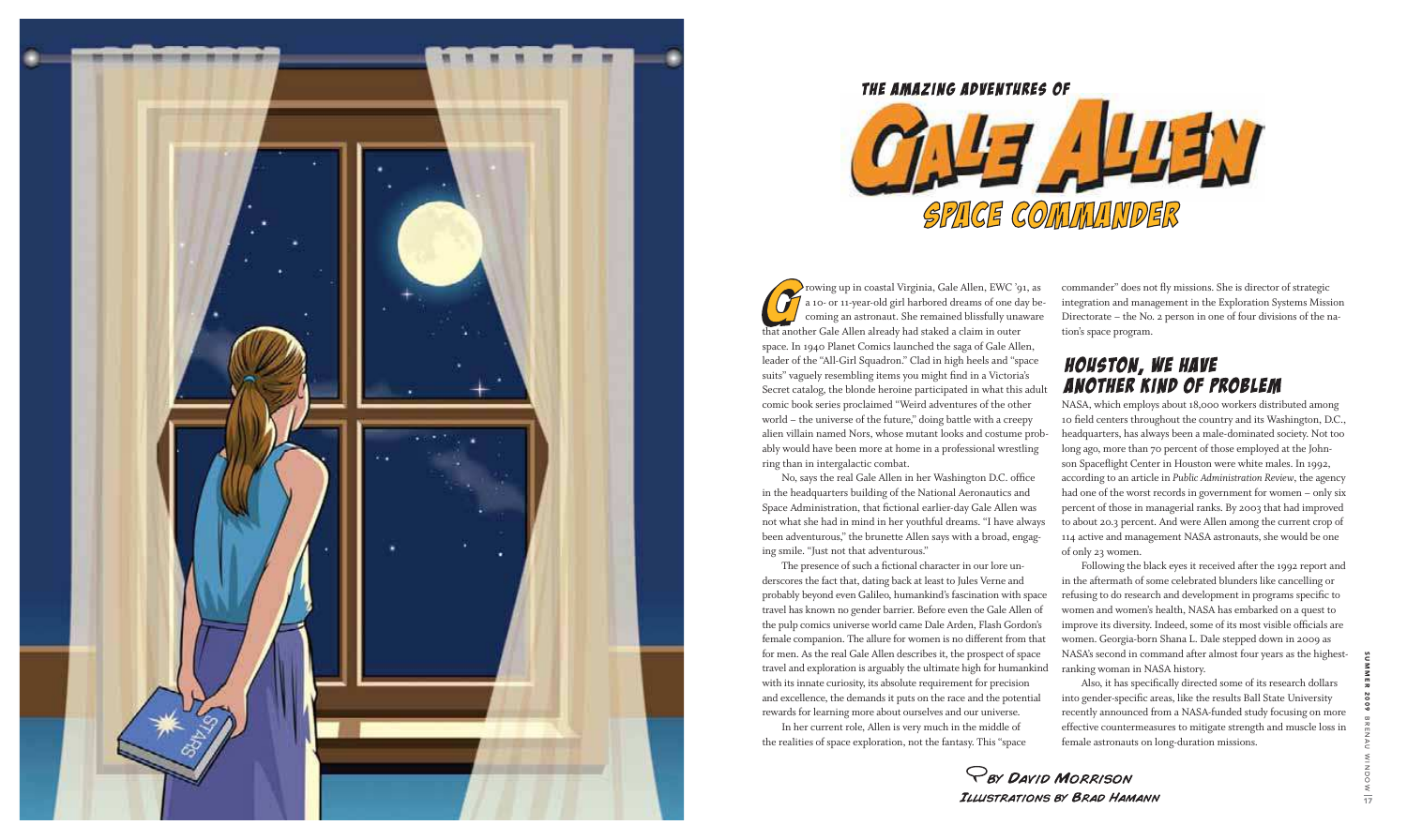



 Why is such gender focus important? For one thing, unless NASA and its partners come up with some solutions to femalespeciic problems related to long-term exposure to radiation in space and long-term subjection to effects of zero gravity, there will not be any female astronauts on the missions to the moon and Mars. If you extrapolate for the historical record of everything that space exploration in the past has contributed to society, it is easy to see that the Ball State study that pertained to zero gravity conditions in space flight has significant implications for women on earth who are confined to long-term bed rest during pregnancy and illness.

 More of that type thing is coming, says Allen. "We cannot afford to be so male dominated."

# **WANNA-BE SPACE CADET**

NASA's four divisions, or directorates, are Space Operations, which oversees the shuttle and space station programs; Science, which covers all earth and space science work; Aeronautics Research, which is the aviation branch; and Allen's division, Exploration Systems. The Exploration Systems directorate is responsible for, among other things, developing and deploying critical technologies to support future human space light on the planned missions to Mars and the moon. It is also responsible for keeping the White House, Congress and other stakeholders informed about NASA programs as they craft budgets and make decisions that will shape the future of American space exploration. It has responsibility for education media relations and education programs, like the program for high school science teachers that puts them aboard the "Vomit Comet," the NASA aircraft that simulates a zero-gravity environment, so they can conduct experiments concocted by their students. It also runs research programs and collaborations with universities, like the one at the University of Texas designed to create a new emphasis on the systems engineering

discipline which will be much needed in development around future space exploration. And, if NASA develops, for example, astronaut clothing that specifically protects female organs that are affected by extended doses of radiation, the directorate would be responsible for licensing that technology for some practical use on earth. Although Allen never realized her dream of lying in space herself, all of those who do will, in some measure, depend on her. And so will all of us at home who could reap untold benefits from future space exploration.

 Gale Johnson Allen, the self-described "wanna-be space cadet," applied to the U.S. astronaut program the first time shortly after she graduated from college. Most of her competitors had graduate degrees in some sort of engineering discipline, and she did not make

the cut. She applied again after she got a master's degree, and still did not make it. On the third try, she was called in for an interview, but learned that she simply did not have the credentials that matched NASA's needs. She moved on after that, but says "I never lost the spark. I am just as enthusiastic about what we do and my role in it as I was



... GALE'S BACKGROUND JUST **WASN'T THE RIGHT CHEMISTRY** FOR ASTRONAUT TRAINING...

when I first dreamed about becoming an astronaut."

before the first submarine, the *U.S.S. Tennessee*, came in. It was quite an experience."

 She grew up in a family of modest means in rural coastal area on Virginia's eastern shore. Her father, who died when she was 12, drove a produce truck to support his wife and four children. She made no secret of her ambitions to explore space, but her experience in no way paralleled that of former NASA engineer Homer Hickam, whose space travel-dreaming character in the movie *October Sky* was constantly at odds with his coal miner



... IRONICALLY, WORKING WITH SUBMARINES SHOWED HER THE LAUNCHING PAD FOR HER SPACE PROGRAM CAREER.

father. "My parents occasionally looked at me strangely, and they didn't always understand why I had this obsession," Allen recalls, "but they were always supportive and never discouraged me." She was first in her family to graduate from high school, but by the time she enrolled as an undergraduate at Norfolk State University, she was in her 20s, and married with a child. She completed a degree in chemistry, graduating *summa cum laude*, and went to work for a paint company.

 Knowing she needed more education and breadth to further her ambition, Allen received pilot certification and became an avid scuba diver (There are many parallels, she would tell Brenau graduates in her commencement address this spring, between the undersea and outer space environments.). She also took additional training as a medical technician and began working in that field while she moved on into a graduate program in chemistry and materials at Old Dominion University. She completed a master's degree with a 3.75 grade point average and graduated *magna cum laude*. Her thesis work at NASA's nearby Langley Research Center helped her land a job with the Department of Defense, working with the U.S. Navy in Yorktown, Va.

 "I know that her main mission, though, was providing for me," says her daughter, Nicole Mapp Hardee, who is a lawyer in Birmingham, Ala. "But she never stops learning. She constantly challenges herself." Hardee, who is herself a bit of an overachiever type with a law degree, an M.B.A and two children at the ripe old age of 31, adds, "My husband

says I am the hardest-working person he knows – next to my mother."

# **TURNING POINT**

Allen's combination of adventurism and ambition came into play after Nicole graduated from high school and headed to college. The Navy was attempting to staff a new facility it was developing on the rural Georgia coast at Kings Bay between Brunswick and Jacksonville, Fla., that would be the east coast base for its leet of Ohio-class Trident ballistic missile submarines. Unlike the astronaut program that seemed unenthusiastic about Allen's science credentials, the Navy needed someone to run a chemistry lab on the base.

 "It was a chemist's dream," she says. "I went to Kings Bay before the facility was completed, and I was able to outfit the entire lab and hire the folks to work there

 Kings Bay, located on Cumberland Sound between the St. Marys and Crooked rivers, is touted in publicity material as the top destination for military retirees. Shortly after her arrival, however, Allen discovered why the Navy was having some dificulty stafing it. There simply was not a lot to do there. "When the movie theater opened, we celebrated for a whole month," she quips.

 One thing it did have, however, was a regional campus of Brenau University that offered, among other things, a program leading to a Master of Business Administration degree. "It was a godsend," says Allen. "I had always been into science, and it was a totally new direction for me, but I am always looking for a challenge. I am just not the type of person who likes the routine."

 For a technical person, much of the business curriculum "was like Greek. There was a time when I was ready to quit because I thought I'd die if I didn't get away from credits and debits and back to oxygen and nitrogen." She got nothing but encouragement from the Brenau faculty, however. Professors urged her to stick with it and advised her to "quit trying to over-analyze it; it's simply another way of looking at things."

For her it was the turning point.

 After four years, she was ready for another move. A fortuitous call to an old boss in Virginia revealed that this time NASA was looking for someone with exactly her credentials. She took a job as

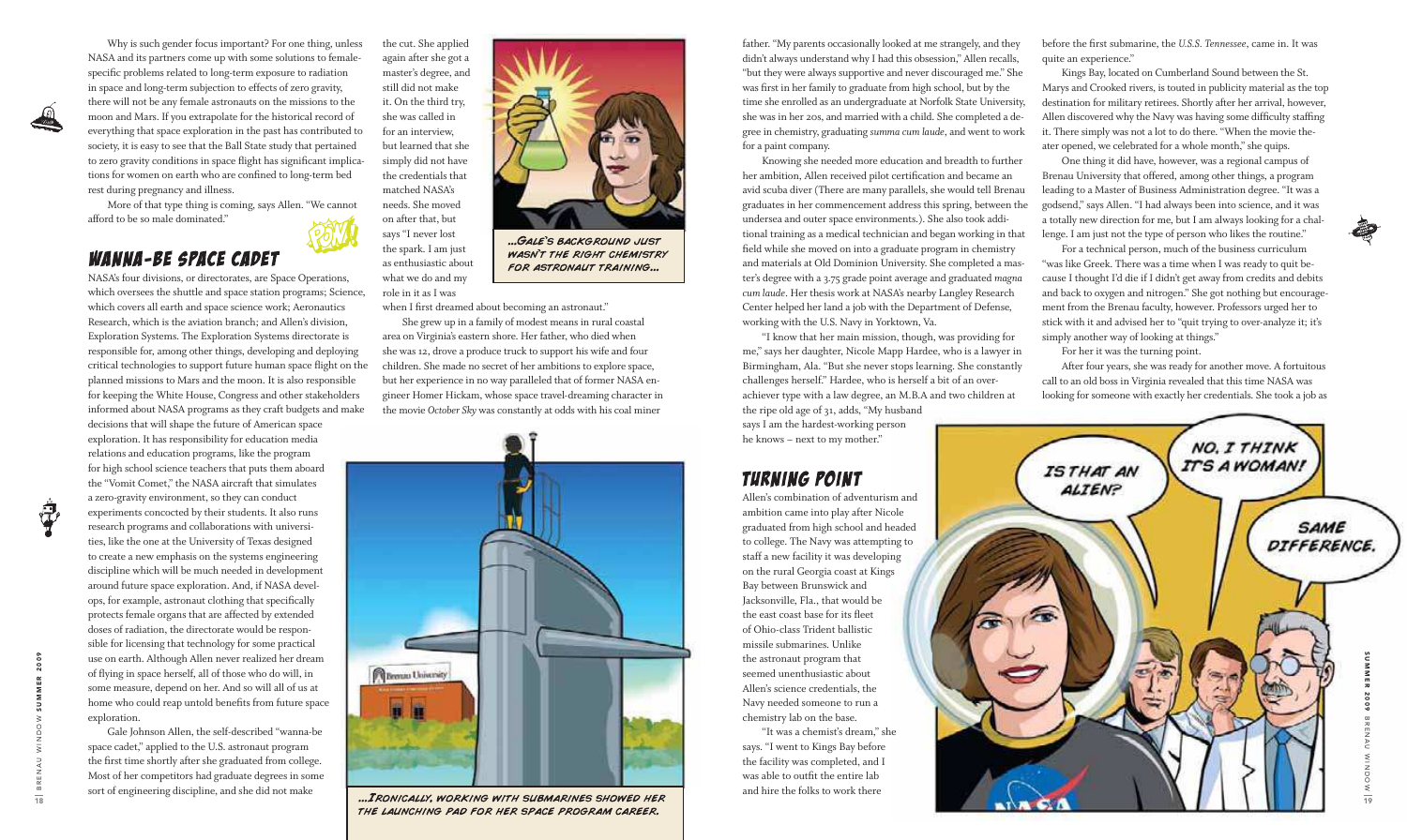- 
- 

chief of the materials and chemistry branch at the Kennedy Space Center in Florida. In addition to her award-winning research into environmentally friendly cleaning materials and processes, in that role she also had heavy budget and strategic planning responsibilities and discovered that the M.B.A. served her well. Thus, when she decided to seek a Ph.D., instead of a science track she enrolled in and completed the doctoral program in business at Nova Southeastern University in nearby Ft. Lauderdale.

 In 2002 she landed a temporary assignment at NASA headquarters in Washington, working on the long-term strategy for NASA's space exploration program. And, after three years working in an executive position in human research programs, she assumed her current position.

 It is a role that virtually was tailor-made for a person of her background – plenty of science, to be sure, but also a wide range of business activities, including overseeing programs for licensing to private enterprise technology that NASA develops in its various programs.

When Allen first started working for NASA at Kennedy Space Center in Florida in 1991, she managed the materials and chemistry labs in the Operations & Checkout Building, which also houses the crew quarters for shuttle astronauts. She became friends with many of them, including some of the women on the various shuttle crews that have lifted off since the first mission in April 1981. During the 70 missions that occurred while she worked at the center, she concedes to some minor pangs of envy when she saw the women and their crewmates begin the muchphotographed seven-mile journey to the launch pad. That, however, is quickly erased by "the sheer thrill of watching the launch,"

 "I'm not over-stating it when I say that I simply would not be where I was today if it were not for Brenau," she says. "The Brenau experience gave me a head start on gaining some unique attributes for the NASA world."



# **SHEER THRILL**

she says, "and knowing that you contributed to the health and safety of the astronauts on board and to the success of their mission is one of the most rewarding experiences in life." In early May the shuttle *Atlantis*, with seven astronauts aboard, set off again for a 13-day trip into space. After close to 30 years of operations and in spite of two major disasters in 1986 and 2003, the lift-off occurred with little more than routine notice. What Allen knew, and what she conveyed to Brenau Women's College graduates in a commencement address three days before the launch, was that this mission was particularly dangerous: it would fly out to repair the Hubble Space Telescope, about a hundred miles farther than normal shuttle orbits with higher risks of hitting space debris. Allen told the graduates that she had been to the shuttle launch site a few days before. She said she had driven to launch pads 39A and 39B and saw an extraordinary and poignant sight – not one, but two shuttles, one on each pad, pointing skyward, a sight not seen outside disaster movies. The shuttle *Discovery* was to remain on Pad B ready for launch in case it was needed for a rescue mission for the *Atlantis* crew.

 The shuttle program is scheduled to end in 2010 and at that point there will be no more Americans going to space until the Constellation program gets fully underway with the anticipation of landing people on the lunar surface in the early 2020s. Unlike Apollo, which put the last men on the moon in 1972 for a couple of days, this project is designed to keep them there for up to six months. Meanwhile, any Americans who need to travel to the International Space Station, the principal destination of the shuttle over the last three decades, will have to bum a ride on Russian rockets. And, it is likely that the next human voices that will be heard from the moon will be speaking Chinese.

 U.S. astronauts' returning to the moon is important in its own right, says Allen, "but you really have to look at the moon with Mars in sight." Those long stays on the moon merely are limbering-up exercises to determine whether astronauts can fare well in such conditions. It takes three days to get to the moon; it will take six months to get to Mars.

 With the country spending unfathomable amounts on economic recovery and the Obama administration's pressing other high-cost priorities, the future for the NASA moon and Mars programs are at best uncertain. The good news is that the president's pick to head NASA, former astronaut Charles F. Bolden Jr., is highly regarded. One of the first African-American astronauts, Bolden flew on four shuttle missions and was the pilot of the mission that put the Hubble telescope into orbit.

 In Washington, however, the loudest voice of program advocacy comes from the appropriations process. President Obama requested about \$18.7 billion for NASA for 2010, including a five percent increase for the NASA division responsible for building the early elements of the moon-bound Constellation program. But in subsequent years the president is asking for less than what was originally allocated for the program as the administration conducts a review of NASA's overall plans.

 Allen generally works an 11-hour day, "not counting what I do when I get home," she says. And like all good managers, she plans priorities for the day. But such is the nature of the NASA beast that, by the time she gets her computer fired up at around 7 a.m., priorities are already moving down the list. She gets about 250 e-mails a day, many from the media, congressional staffers, the White House science ofices or NASA liaisons at the Ofice of Management and the Budget, or the Congressional Budget Ofice that require immediate attention. It's usually about 4 p.m. before she gets back to her priority list. "But I would not have it any other way," she says. "One day is never the same as another."

 Allen in October will oficially assume a new role: having been unanimously elected in March, she will begin her term as a trustee at Brenau University.

 "I believe Gale Allen will be an excellent trustee for the university," say President Ed Schrader. "Usually you want your trustees to have a broad view of the world. This one has a broad view of the universe."

 Allen says she is extremely comfortable that serving as a trustee for a liberal arts institution will jibe nicely with her role at NASA.

 "We will not just need scientists and engineers," she said. "We will need business people and people from many other disciplines. Part of my job is to encourage higher education to help keep the pipeline filled with all the skills that we are going to need as we return to the moon and go to Mars. That's a vital part of our program."







S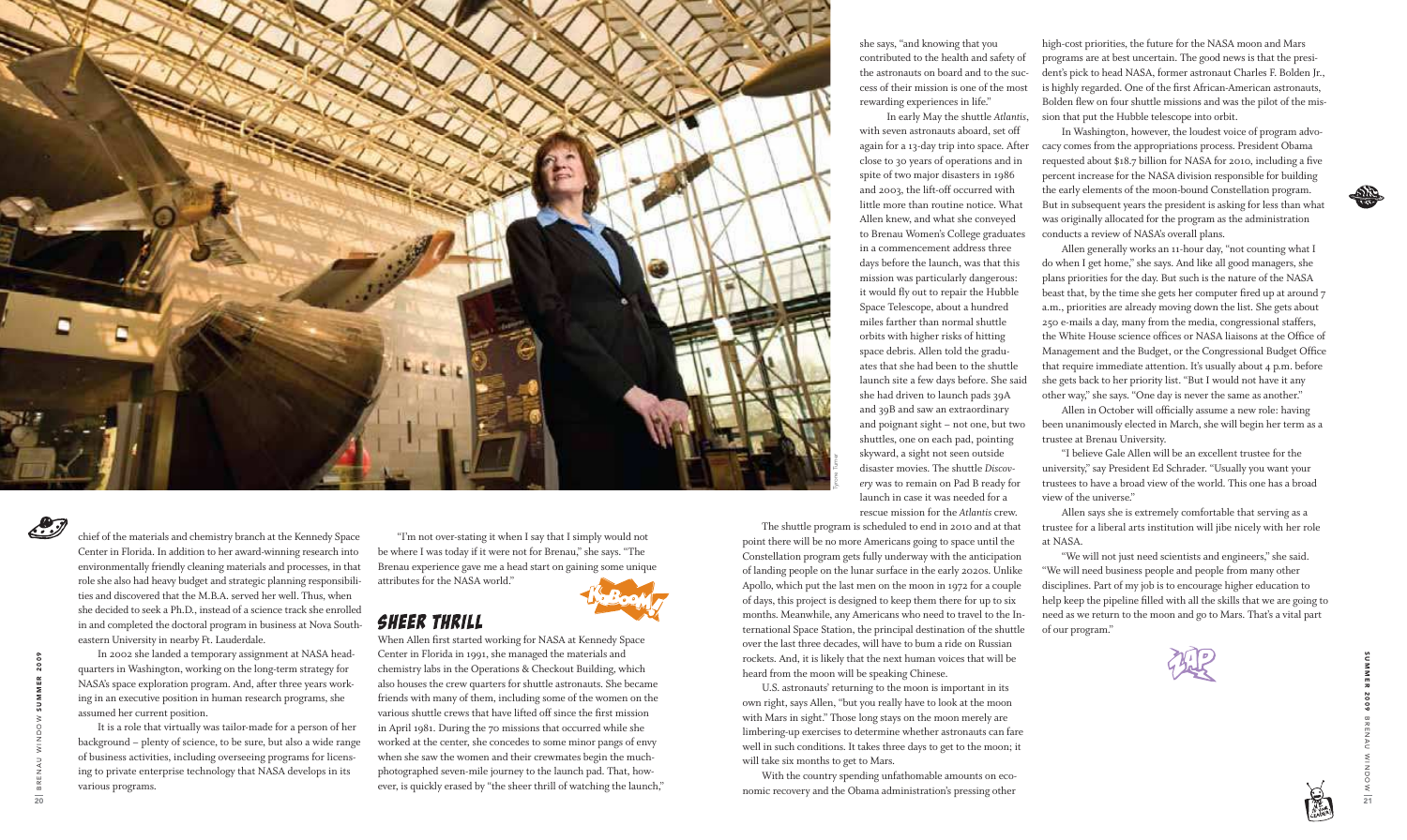By Mary Welch<br>
Behand the Brenau<br>
Behand ors in t **I** ith a new bioscience laboratory center and plans for a master's degree in biotechnology, Brenau University is set to graduate with honors in the growing – and increasingly important – world of biotechnology.

 The university, as part of its strategic plan for 2025, is creating a "discovery incubator," with interdisciplinary teams of faculty, students and staff in about 10 areas. Along with that the university will create a number of "named" professorships in a council of scholars, positions that will entice top scholars and researchers capable of inspiring students in the classroom, conducting important research and helping leverage fruits of that research for non-academic purposes. Not only would these teams help create exciting and world-class educational experiences, but also in some cases, such as biotechnology, it may create products that could be patented and become commercial successes or benefit mankind. An example of such an endeavor at a neighboring university led to creation of a company that is marketing an Insulin patch that helps people with diabetes maintain their health without injections.

 In fact, biotechnology is the first of these interdisciplinary scholastic programs to be developed and it will be chaired by Professor S. Randolph May, who is the Richard and Phyllis Leet Distinguished Chair of Biological Science and the director of the new Anne Thomas Bioscience Center on the Gainesville campus. With both impressive academic credentials and business experience, May will also lead the university's first foray into applied genetics and cancer research.

 "What we are doing is exciting and very challenging," May says. "We believe we can do it – create a credible graduate program in biotechnology where our students will get the scholastic work as well as the hands-on research work that is so necessary in today's scientific world. Our program, along with the liberal arts curriculum, is an excellent way to train students in the biosciences."

### HIGHER-LEVEL GRADUATES

 During the last five years, the number of students majoring in science at the university has increased 500 percent with 87 students majoring in hard sciences. Although biotechnology is the fastest growing industry segment in Georgia, there are few education programs supporting this industry, particularly at the bachelor's and master's degree level for training technical laboratory personnel. As May puts it, Georgia universities are churning out lots of people

who can work in laboratories but few higher-level people capable of managing them. Brenau intends to change that quickly. The university expects to enroll its first students in its master's program in biotechnology in 2011.

 Gale Starich, dean of the School of Health and Science and a biochemistry professor, believes the program will offer just what the market desperately needs. "By increasing our graduate program and our graduate research program, along with a tandem feasibility study for a medical school, we are developing students who will be able to go out in the workforce and work for major companies. Our students will have the hands-on experience of working in a lab, along with a liberal arts background, that corporate America so desperately wants."

 Cinda Herndon-King, director of educational programs for Georgia Bio, agrees. "The program is very exciting," she says. "They are looking at it from a unique perspective. In the biosciences, talent is the key to growth and companies in the state, and those looking to relocate here, want to know that there will be enough trained talent – trained at the master's level – to carry out the work. Brenau will offer that and have students very familiar with working in a state-of-the-art laboratory and in an interdisciplinary way. It's very exciting not only for the students and the university but for the state and biotechnology in general."

 Georgia is trying to make a name for itself in the increasingly growing biotechnology sector. Atlanta is the seventh leading city in biotechnology in the United States with 250 companies and growth of 38 percent in the sector over the last five years.

### JOINING A \$17 BILLION INDUSTRY

 According to Georgia Bio, the economic impact of the life sciences industry is larger in the state than that of the entire university system. The life sciences industry has an economic impact of \$17.3 billion versus \$11 billion for state-run higher education.

 "The life sciences sector accounts for 62,000 direct jobs in the state, and one job out of every 68 owes its existence to the life science industry or research," Herndon-King says. "In order to grow that industry, we need the talent as well as universities devoted to the life science sectors. We've had that with Georgia Tech, Emory, the University of Georgia, and a few others. Now, it'll be great that we can add Brenau to the list."

 Starich says the interdisciplinary approach melding math and science will help attract students. "It's very be supported across multiple disciplines throughout the university. "Anyone can come up with a concept and be able to go through a logical process – a series of checks and balances – to get the funding and a team to see it through," he says.

 The Discovery Incubator for biotechnology will have to be "market-based," he says. "Coming up with a big idea and making it a business is not a simple process. It does not involve one single discipline. It's not just pure research. It's not just a pure business issue. We will be linking the laboratory work with commercial applications, and that will involve a very interdisciplinary approach."

important," she says. "With this kind of research you have to almost 'hook' students in. It's very much a matter of you don't know or think you will like research until you actually go into a lab. Once there, many students will find, as I did, that the research work is very fulfilling." So exactly how will this Discovery Incubator program in biotechnology work? ANYONE CAN PLAY According to Dr. Bill Lightfoot, dean of The School of Business and Mass Communications and director of the May's new professorship was endowed by Brenau trustee Richard Leet and his wife, Phyllis. Dick Leet, a Ph.D. in chemistry, rose through both scientific and business ranks to become vice chair of Amoco before his retirement. Similarly, May, in addition to his academic work, has helped found two biotechnology companies: LifeCell, a publicly traded company in Branchburg, N.J., and LXR, a private stem cell research company in New York City. It is this duo background that will help propel Brenau research into the market.

Discovery Incubator, the program will empower students, faculty and other participants to generate research that will "We certainly expect to be able to spin out companies from the research that we intend to do here at the univer-

### THE LEET PROFESSORSHIP

 An essential part of the success of this program is having a world-class laboratory, and thanks to a grant from Gainesville philanthropist Anne Thomas, the new bioscience facility provides students and faculty capability to release their scientific creativity and innovation. "With our new equipment, we are creating new learning materials and strategies to help our students learn modern biology. To this end, we are submitting grant applications to the National Science Foundation to fund the development of new courses and a new curriculum for our biology majors. We are also applying for scholarship grants for our students," May says. be discovered, then the two hope to form a new biotechnology company in Gainesville to produce protective media for freezing cells. "Very few liberal arts colleges are undertaking such an ambitious program for their students," May says. "We need more women in science, and we are growing our science program very aggressively. Five years from now I hope we will have 100 science majors, all of whom will be able to go on to get their master's and doctoral degrees and work in the industry."

sity," May says. "There is no reason why we should not be applying for and getting major research grants and taking our ideas to market. For instance, we have a pilot program right now with three students that have isolated a gene. It is a first for Brenau. We intend to do things like that. It is not only a good exercise for developing students and their laboratory skills but it will help the university attract more students and research dollars."

 In fact, May and his colleague, Dr. Thom Gaddy, an experienced cancer researcher, are working on what may be the university's first biotechnology spin-off company. The two scientists hope to unravel the basis of low-temperature cell injury and produce mitigating compounds. If those can

*Dr. Randy May, left, is the university's irst 'named professor' in the proposed Council of Scholars and spearhead of an applied research project with an entrepreneurial bent. For Dr. Bill Lightfoot, right, Brenau business dean and head of Brenau's new 'knowledge transfer' initiative, May's unique blend of scientiic, academic and research credentials aligns perfectly with the interdisciplinary foundation for the program. Discovery Incubator, however, is open to non-science scholarship activities as well.*

## Brenau buys into the region's biotech boom to launch Discovery Incubator program

# incubating innovation



Mary Welch, a freelance writer in Atlanta, was most recently editor of Atlanta Woman magazine.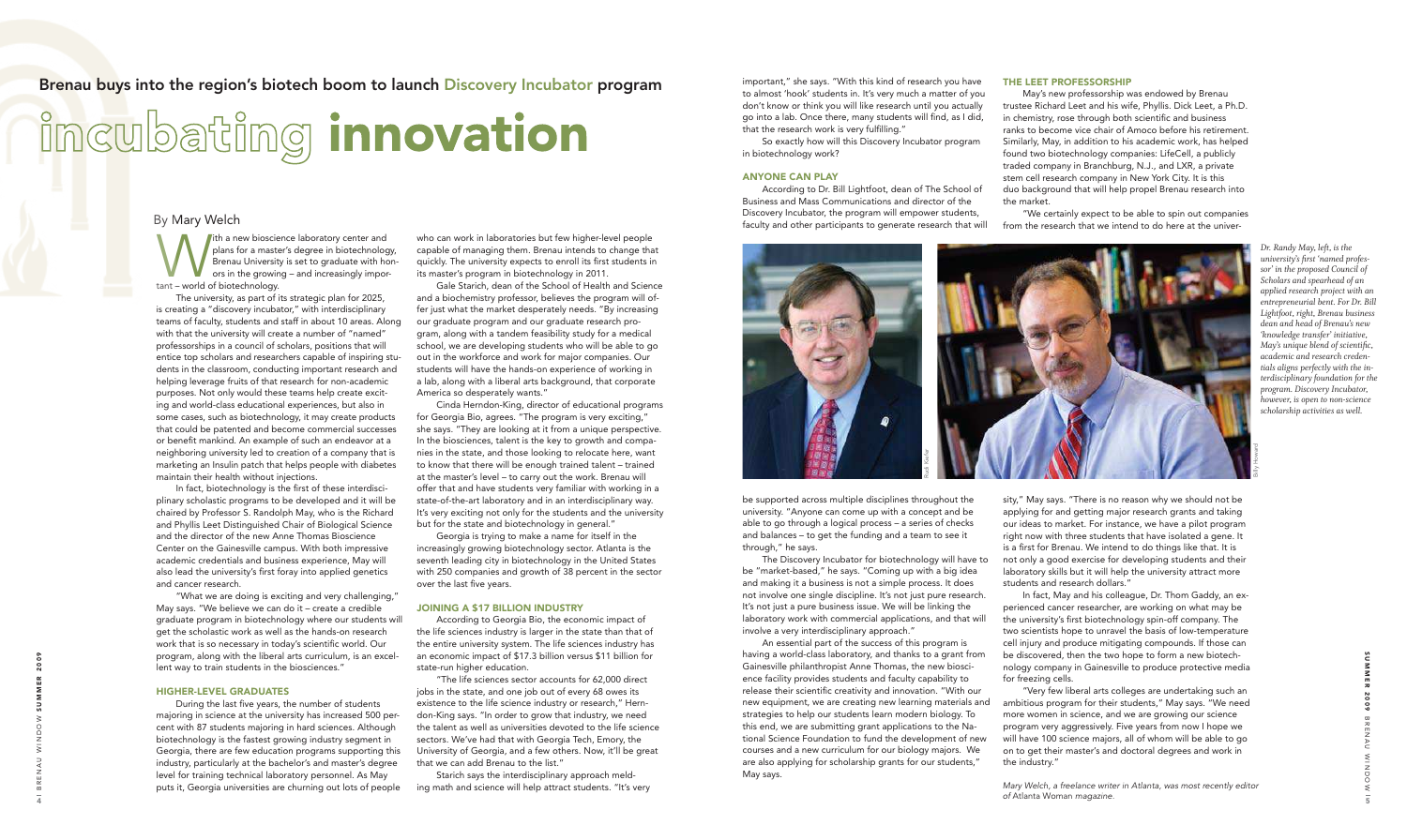"I think it's finally getting out in the school, 'Hey, we have a health services here,'" says Janie McCoy, the women's health nurse practitioner who came on board three days a week last November. McCoy has increased the care provided to students at the Women's College and Brenau Academy and sees as many as 80 young women a week. McCoy does complete physical and gynecological exams and provides treatment for ailments such as allergies, bronchitis and strep throat. She also also conducts a variety of

in as the Grant Park Family Center's nurse practitioner. No day – or patient – is the same. One woman came in with a misshapen breast that contained a mass half its size. Hostetler sent her for an ultrasound. Another tested positive for Chagas, an infectious disease from Central America. Neither ailment is the kind of thing she would encounter in a family practice in the suburbs. By necessity, however, Hostetler has become a women's health specialist, providing prenatal care, Pap smears, breast exams, birth control and even some fertility treatment for women with no insurance or little money. On another street named Boulevard – this one on the Brenau campus in Gainesville – another clinic is making itself known as a Both establishments are part of one of the fastest-growing segments in human U.S health care today – women's health. It is a branch of health care that requires some specialization because things affect women that do not affect men at all. For example, young college-age men don't have to deal with pregnancy, planned or unplanned, or some sexually-transmitted diseases which have much more long-term deleterious effects for females than for males. There's simply a broader range of ailments and issues affecting women's health: breast and cervical cancer, osteoporosis, occupational injury, maternal mortality, digestive disorders, oral health, eye health, and urologic disorders are only a few. Every year we learn more about women's health topics and how to deal with them.

Although Brenau offers no specific women's health program as some other institutions do, the level of commitment to the issue is changing rapidly. From the students who want to learn how to treat women's health needs to the ones simply learning about their own bodies, they can find courses of study across multiple disciplines at Brenau. The 131-year-old university offers graduate and undergraduate programs in nursing, occupational therapy and

other tests, and she plans to administer a wide range of immunizations beginning in the 2009-10 academic year.

### Specialization Required

women's health destination. The red brick building with black shutters and golden columns is the wellness center and houses counseling services, health services and the women's center. The campus chaplain also is located there, part of an initiative undertaken by the university to create a sort of one-stop shopping center on the Women's College campus for taking care of the whole person physically, spiritually, emotionally and attitudinally. Still, in the Southeast, which is Brenau's principal "market," there remains a significant gap in health care that is specifically addressed to the needs of women. According to the U.S. Health Resources and Services Administration, about 89.1 percent of women of all ages, races and social situations have a usual source of health care, a professional they see when they are sick and where they are more likely to receive preventive care and specialized treatment for their problems. In the Southeast that number drops precipitously to about 77.3 percent.

by Karen Rosen

atter-of-fact, yet quick to laugh, Hostetler worked as a registered nurse in a Buford, Ga., family practice before earning a Master of Science degree at Brenau University in 2002. She bolted for Guatemala to immerse hersel atter-of-fact, yet quick to laugh, Hostetler worked as a registered nurse in a Buford, Ga., family practice before earning a Master of Science degree at Brenau University in 2002. She bolted for Guate-

Past the sprawling park that houses Zoo Atlanta and the Cyclorama and down Boulevard almost to the federal penitentiary, the Grant Park Family Center blends inconspicuously into the neighborhood. Visitors fidget in the waiting room where signs are printed in English and Spanish and free brochures warn about the dangers of diabetes. A montage of baby pictures hangs on the wall just inside the door to the exam rooms, where Joy Hostetler has devoted her working life for six years.

# HEALTH FOR THE WHOLE WOMAN

"This is where I should be," says alum Joy Hostetler, EWC '02, who for six years has worked in an Atlanta clinic that sees about 12,000 patients a year, many of them indigent women who can't get help anywhere else.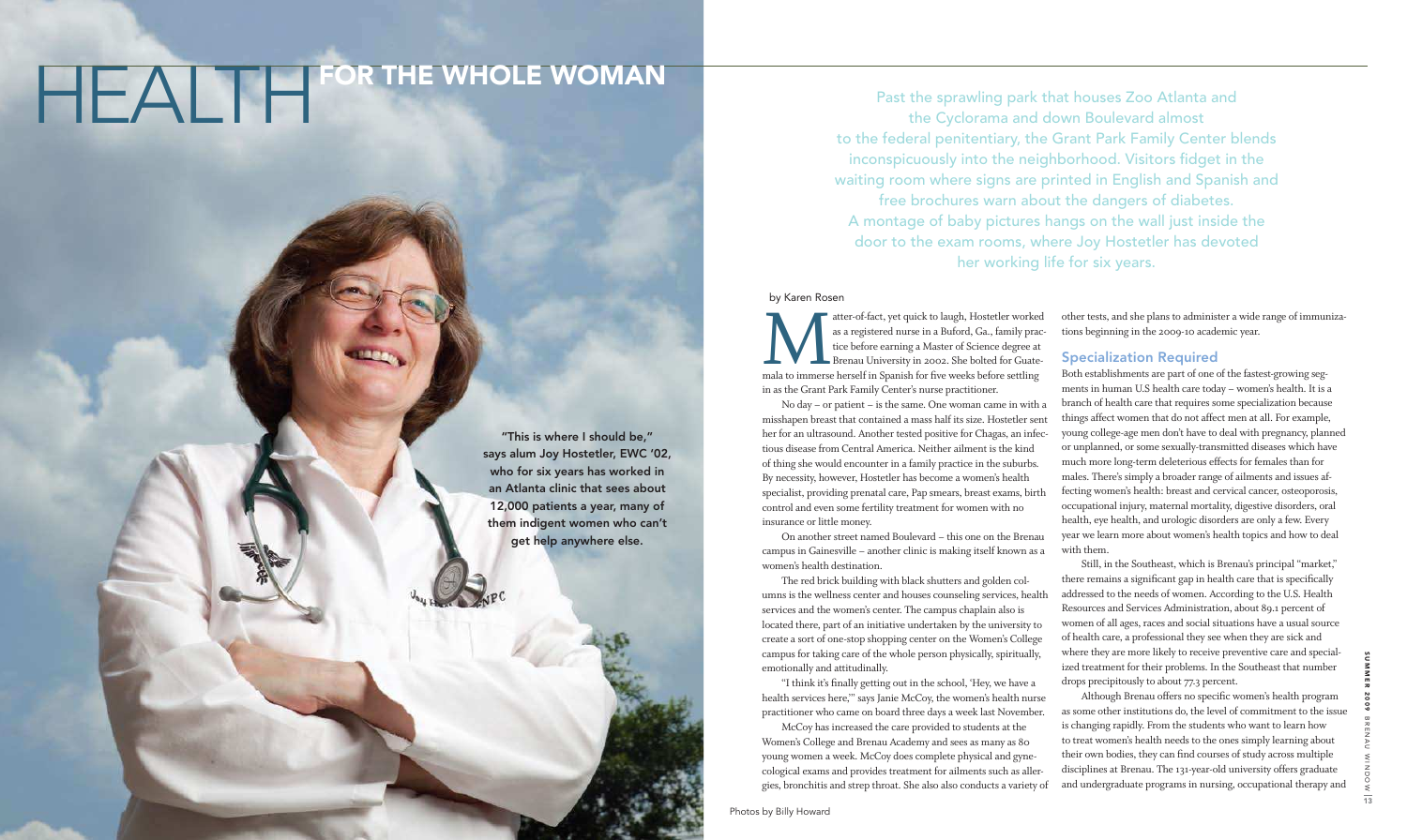clinical psychology and a pre-physician's assistant accelerated program in conjunction with the Philadelphia College of Osteopathic Medicine. One of the first three students who entered the postgraduate phase of that program this summer says she plans to specialize in women's health because of her exposure to the field at Brenau.

 Brenau continually adds more women's health-related studies, including a recent graduate program in gerontology. Starting as soon as 2011, Brenau will also begin offering a doctor of nursing practice degree, which will become the new standard for licensing nurse practitioners in the United States. And, if Brenau pursues the idea to launch a medical school, one of its emphases will likely be women's health, says Gale Starich, dean of the School of Health and Science and the point person on the medical school exploratory initiative.

## Natural Fit

Since Brenau historically is a women's college, an expanded emphasis on women's health will be a natural fit, says Starich. However, a more compelling reason in her view is society still sees a classic woman's role as sacriicing her own health to take care of her family's. For single mothers,

economic challenges take an additional toll on their health.

 "With a women's health focus, you have such a broad reach," she says. "If you

improve the health care of women, you also improve the health of their children and their families. And you improve the educational outcomes for the children and the family."

 When Starich arrived on campus seven years ago, there were 125 students in the School of Health and Science in

both the Women's College and the Brenau coeducational programs. By last spring, the enrollment had jumped to 727, most of them women, a majority of them involved in health care programs. Some of those who are not in specific health care programs as undergraduates plan to go on to medical school or postgraduate health

care studies.

 Starich predicts that by 2015 about 13 percent of all available jobs will be in health-related fields, which are already dominated by women."Even medical schools are 50-50 now," she says. The growth is a convergence of factors, including the economic downturn in which health care jobs, like nursing, are regarded as recession-proof with good earning power. According to professional associations data, a physician assistant or family nurse practitioner, the principal primary caregiver for many families, can earn between \$75,000 and \$90,000 per year after a short time in clinical practice.

 There is also just a plain old shortage of qualified health practitioners across the board, a problem that is particularly acute in north Georgia, says Keeta Wilborn, chair of the Brenau Department of Nursing. With that there is also a significant shortage of people to train the professionals who will be replacing those approaching retirement age.

 "The average age of nursing faculty is 55-56," Wilborn says. "So in the next five or six years, probably more than half of our faculty are going to retire, and there's no one really coming up to replace us."

### Growing Enrollment

 Stress relief and weight management are the keys, which also begin early in a woman's life. Casey says a series of holistic "body, mind, spirit" seminars will be conducted jointly this year by the women's center, the counseling center, the chaplain's ofice and student health services. McCoy says some frequent visitors to the health center are internationals. They are often not sick, but merely so far from home that they just need an authority figure to

Brenau's nursing school has 15 full-time faculty and about 300 students, with more than 70 graduates the last two years. Since 2001 the undergraduate enrollment has more than doubled and the graduate program enrollment has more than tripled. For about 70 undergraduate spots in the fall semester, Brenau had 200-300 applications and there were about 30 applicants vying for the 20 graduate slots. Brenau was able to admit more students after moving into the Featherbone Communiversity building, called the Brenau East campus, and gaining more classroom and laboratory space. In the year since Brenau has had its human patient simulator, (remember Mr. Ogletree from the Spring issue of *Brenau Window*?), there have been 510 student visits with him. Nursing and other health care programs are growing at regional cam-

puses, too. At the new South Atlanta campus in Fairburn, Brenau's fellow tenant, Georgia Military College, offers a two-year nursing program. A natural offshoot would be for Brenau to add its fouryear degree and graduate programs there as well.

> "Part of our role here is to help women find their passion and the place where abilities and passion intersect," she explains. It's one thing to say, 'I've always wanted to be a nurse.' But you have to be able to do very high-level scientiic work that nurses are expected to do now. It's not just bedpans and bed sheets anymore."

 "We're seeing people who were nurses who have gone on to other things coming back to the profession because there are jobs," Wilborn says. "We're seeing a huge increase in family nurse practitioners, and I think we'll see more than that."

 Brenau emphasizes preventive medicine and health promotion in its nursing training, Wilborn says. Although it is extremely important in women's health, a common philosophy for nurses of every specialty is "risk reduction, health promotion and disease prevention." However, one of the most sensitive, and occasionally controversial, areas of women's health is in diagnostics. Not all health insurance programs, for example, cover mammography, ultrasound and other diagnostics that have been extremely effective in detecting breast cancer in early stages.

 A recent freshman seminar at Brenau dealt with the genital human papilloma virus (HPV), which according to the Centers for Disease Control is the most common sexually transmitted infection, and it can lead to cervical cancer. "Many young women are unaware that cervical cancer is a sexually transmitted disease," said nursing professor Dianne Preissler, who taught the seminar. According to the American Cancer Society, about 7,000 women die of cervical cancer each year. HPV-related cervical cancer, however, "is totally preventable," Preissler says, by avoiding unprotected sexual activity. And, there is a vaccine, which is extremely effective in reducing HPV risk.

 Women's health, however, encompasses much more than childbirth and common illnesses. As a result, the university has consolidated a number of services into one location on the Women's College campus to address "mind, body, spirit" issues for young women. In addition to the health clinic, the location also houses the Counseling Center, the Women's Center and the university chaplain's ofice. "It will focus on all aspects of women's health: emotional health, physical health, spiritual health," says Heather Casey, director of the Women's Center.

### Global Issue

Casey says the focus ranges from very local (stress relief and eating disorders are big concerns with university-age women) to the very global. Her "Intro to Gender Studies" has a section that includes violence against women. It also explores the different ways male and female bodies react to health issues such as heart attacks, prescription medications and athletic injuries. "There's a different ligament that gets torn in women generally than it does in men," Casey says, "and the way that we land is different than men." Casey teaches a section on international women's health issues such as female genital mutilation in Africa, malnutrition, AIDS and access to water. In addition, the university has consolidated a variety of services into one location on the Gainesville campus. In some instances the local and the global converge.

listen to them.

 "Letting them hear themselves talk it out, resolves a whole lot of issues," she says. "Once they get to know us, they know we're not judgmental. We're here to help them in whatever we can do."

 Starich has a cushion in her ofice with the anonymous quote: "Strong women – May we know them – May we raise them – May we be them." She says Brenau provides a "much more coaching, mentoring approach than many schools do, where they throw you in with the sharks and you sink or swim." She thinks that's a good motto for Brenau's "whole person" approach to women's health.

# "A lot more women are becoming health conscious. They're learning what they do now affects them later."



*"One of our big roles as nurses is all about risk reduction, health promotion and disease prevention," says nursing department chair Keeta Wilborn.*



*Joy Hostetler at her clinic in Atlanta serves about 650 prenatal patients a year. "The big gap in women's health care in the state of Georgia is with prenatal care," she says. "If you don't have money in Georgia, there's no place to go."*

 – Janie McCoy, women's health nurse practitioner at Brenau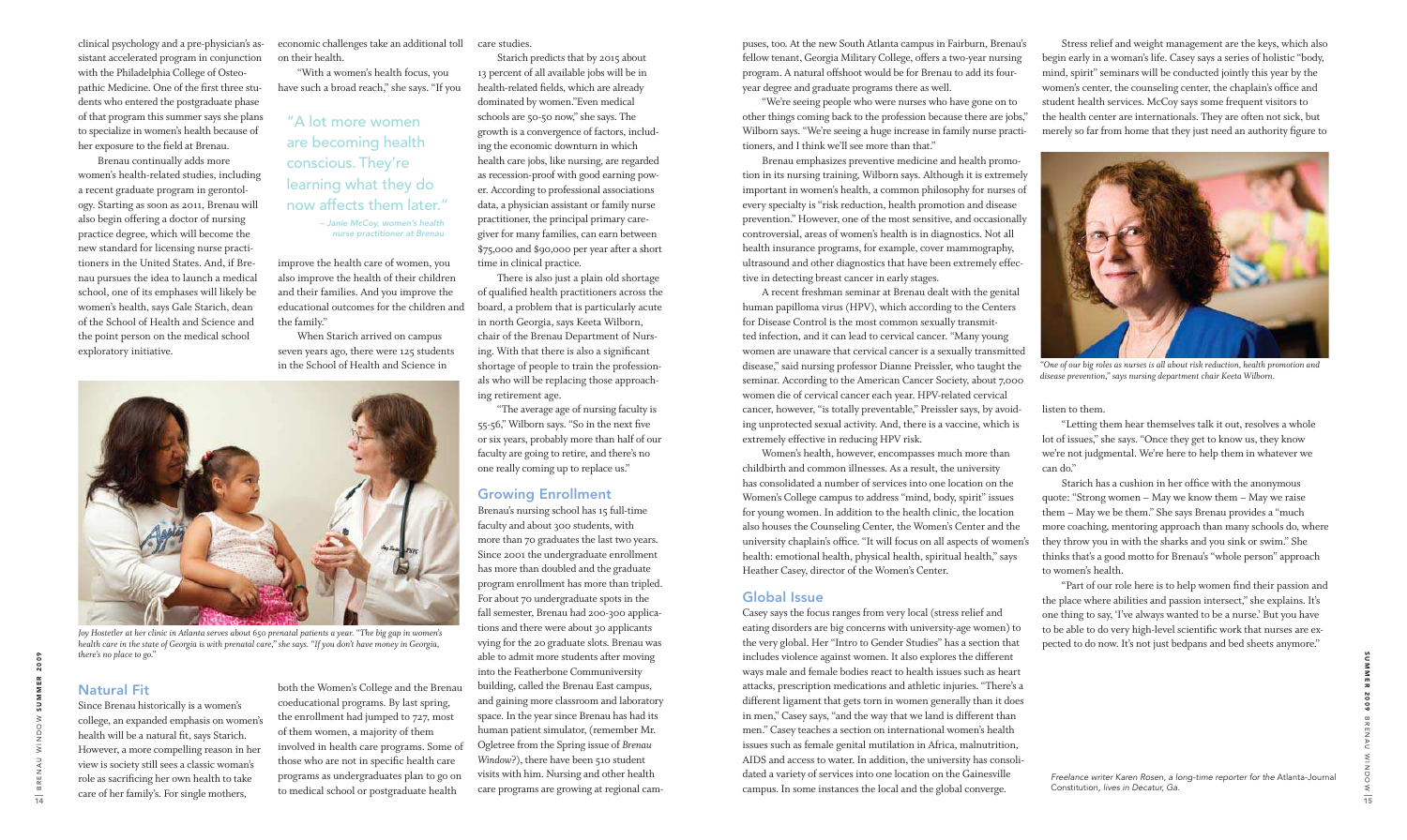SUMMER 2009 B R E N A U WOONIW W I N I N ⇒ 23

A basketball player who wasn't recruited by Brenau and a softball senior transfer became the first All-Americans in their sports for the Golden Tigers.

Ashley Hagans put the three-year-old Brenau basketball program on the national map by leading the NAIA in scoring and earning honorable mention All-America accolades. The 5-foot-7½-inch junior forward, who scored 21.17 points per game and ranked fifth nationally in steals (3.6), graduated from high school before Brenau had a hoops program. After junior college, Hagans showed up for a tryout at Brenau and immediately became "a difference maker," says coach Gary Bays.

Cassie Lassiter, a pitcher who transferred from Troy University for her senior year, became Brenau's first softball All-American as an honorable mention selection. The right-hander, who was Southern States Athletic Conference (SSAC) Player of the Year, ranked third in the conference in wins (18) and ERA (1.28), fourth in strikeouts (195) and eighth in batting average (.350).

In other honors, softball coach Devon Thomas was named SSAC Coach of the Year. His 11th-ranked team finished the regular season as conference co-champs with Lee University. Softball player Morgan Smith, a catcher, was SSAC Freshman of the Year.

In tennis, senior Paula Ghilardotti was named to the NAIA All-America first team, while freshman Lyn See Choo was an honorable mention. They led the Golden Tigers to an NAIA quarterfinals appearance and two playoff wins.

From the soccer team which placed third in the SSAC, sophomore Lisa Lesnick, junior Lily Futrell and senior Kelly Young were first-team All-Conference selections, while junior Mari Anderson was second-team.

# 'Trifecta' as spring sports win national recognition

The individual performances helped Brenau's intercollegiate sports teams enjoy their first three-pronged presence in national sports rankings this year. The tennis, softball and swimming teams each notched Top 20 rankings and competed in national championship events, an unprecedented feat for Golden Tigers athletes.

Coach Gordon Leslie's tennis team finished the season ranked 10th nationally with a 19-6 overall record and 5-2 in conference for third place. The Tigers returned to the national championships after a one-year absence by receiving an at-large bid to the NAIA tournament in Mobile, Ala. Brenau defeated Bethel (Kan.), then knocked off Azuza-Pacific (Ca.) before losing to Fresno Pacific (Ca.) in the quarterfinals.

"It was the best season they've had in the last three or four years," says athletic director Mike Lochstampfor. "They did well. They just didn't have quite the depth."

While the tennis team has national championship experience – and even a couple of national titles in 1999 and 2002 – the six-year-old softball team made its first visit to the postseason. The Golden Tigers opened the season with an 11-game winning streak and finished 42-12 overall. With a 26-6 record in SSAC play, they shared the title



# A YEAR FOR HONORS

with Lee University. Although top-seeded going into the conference tournament, they lost to Lee and eventual champion Shorter. Nevertheless, the Golden Tigers received an at-large bid to the national tournament in Decatur Ala., where they lost to Notre Dame (Ohio) in the first game of pool play, defeated Waldorf, then lost to No. 5 William Carey.

Coach Thomas' team ended the season ranked 11th after cracking the NAIA Top 25 poll for the first time in school history in March at No. 16. "They had some injuries that caught up with them because of the length of the season," Lochstampfor says.

The swimming team ended its season in early March in a tie for 19th place at the national championships. The accomplishment by Coach Gabby Matthews' team was all the more remarkable because only five swimmers competed. "They're young," Lochstampfor says. "They're improving all the time."

# Soccer loss is cross-country gain, but volleyball just needs experience

The bad news is that Brenau Golden Tigers All-Conference defender Kelly Young used up her eligibility and will not be on the soccer field this fall. The good news is that she still has a year of eligibility for crosscountry. That, plus the combination of returning experienced athletes and some aggressive recruiting, put the Golden Tigers fall sports teams – soccer, cross-country and volleyball – in pretty good shape for successful seasons.



*Golden Tigers softball coach Devon Thomas shows some late-inning angst as the nationally ranked Brenau team makes its irst national title run and delivers Thomas coach of the year.*

Soccer coach Lochstampfor's Golden Tigers team received votes for national rankings for the first time in school history but finished third in the tough SSAC and a shade out of the national Top 25. The Tigers still have to deal in conference play with defending national champion Lee University and Berry College, ranked 10<sup>th</sup> when it played the Tigers. Lochstampfor also is hedging bets with some ambitious scheduling that pits his team against some of the top teams in the nation, including Savannah College of Art and Design, University of Mobile and Lindenwood University in Missouri.

"Even if you don't win the conference tournament, you have a chance to get an at-large bid to the national tournament" he says. "We've set up our regular-season schedule to hopefully facilitate that."

Brenau returns the majority of its team, including

All-SSAC players Lisa Lenik, Lily Futrell and Mari Anderson. The soccer squad added recruits Shawnna Manchette and Ryann Clelland of Florida and Taylor Bates of McDonough, Ga. It is also working on solidifying defense.

On the turf, cross-country coach Susan McIntyre's runners placed fourth in the conference last year. Along with Young, however, she will have some talented newcomers from close to home in Georgia who will add depth to the squad: Ashley McCoy of Banks County, Fatima Talavera of Gainesville, and Laura Simmons, who transferred from the University of Georgia.

The Golden Tigers' young volleyball team returns most of its players, but coach Meredith Matthews has added Mekenna Cipres of Murrieta, Calif., and Melissa Thornton of Canton, Ga.

"Even though they were close in many matches last year, they couldn't close the door," Lochstampfor says. "They're a little bit of experience away from winning."

– Karen Rosen



*Cross-country veterans Diana Cardenas, Hillary Corey and Shkurte Ejupi celebrate a victory.*